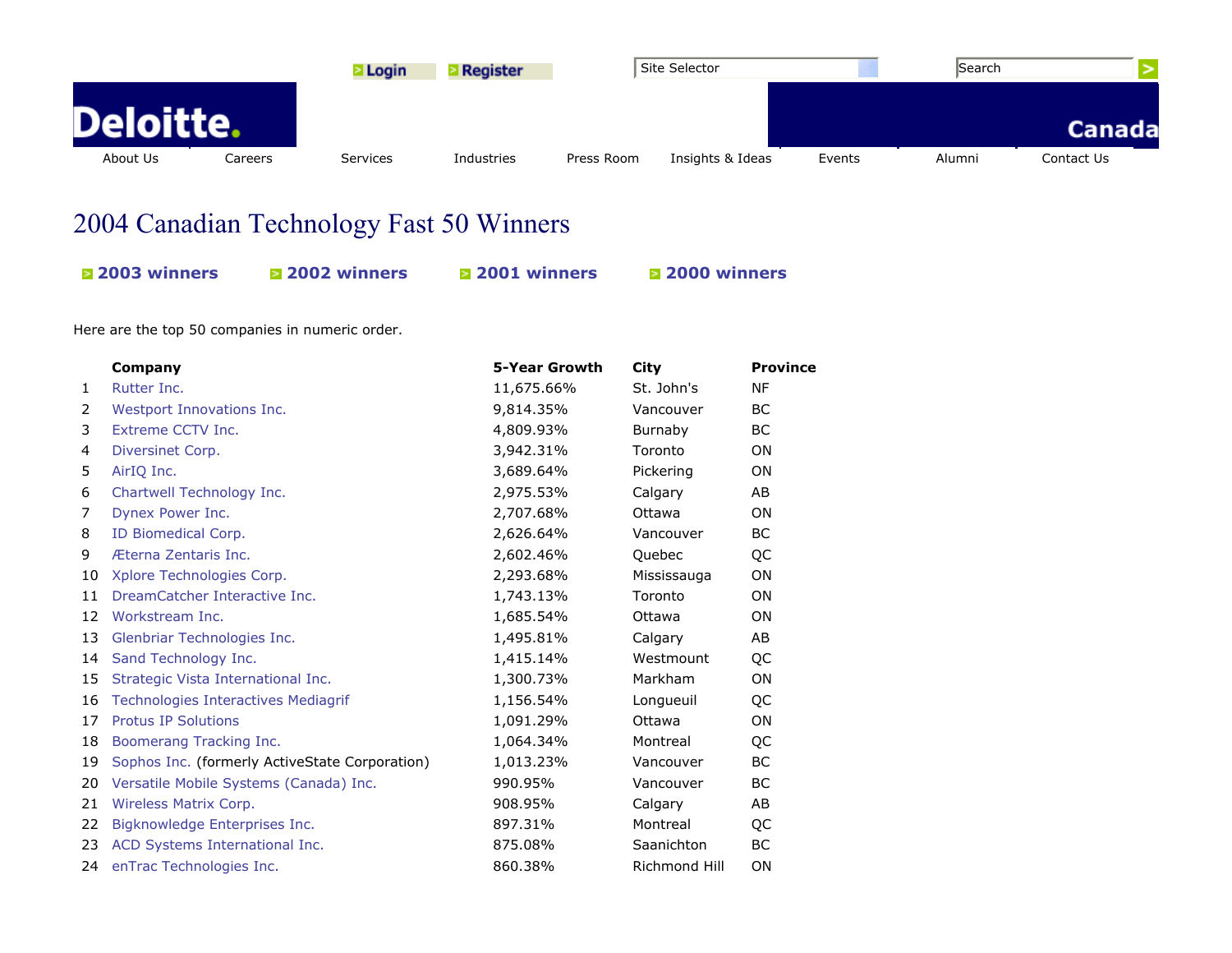| 25 | Hydrogenics Corp.                        | 840.11% | Mississauga | <b>ON</b> |
|----|------------------------------------------|---------|-------------|-----------|
| 26 | Espial Group Inc.                        | 791.65% | Ottawa      | ON        |
| 27 | Sterner Automation Ltd.                  | 690.80% | Toronto     | ON        |
| 28 | OLT Inc.                                 | 683.64% | Vancouver   | BС        |
| 29 | BioWare Corp.                            | 655.32% | Edmonton    | AB        |
| 30 | WaveRider Communications Inc.            | 618.64% | Toronto     | 0N        |
| 31 | Aria Solutions Inc.                      | 605.07% | Calgary     | AB        |
| 32 | <b>Blast Radius Inc.</b>                 | 561.62% | Vancouver   | BC        |
| 33 | DWL Inc.                                 | 533.47% | Toronto     | <b>ON</b> |
| 34 | Replicon Inc.                            | 532.19% | Calgary     | AB        |
| 35 | <b>Intrinsyc Software International</b>  | 516.58% | Vancouver   | <b>BC</b> |
| 36 | Research In Motion Ltd.                  | 509.70% | Waterloo    | <b>ON</b> |
| 37 | Zi Corp.                                 | 490.22% | Calgary     | AB        |
| 38 | Dynetek Industries Ltd.                  | 436.77% | Calgary     | AB        |
| 39 | <b>Tenrox</b>                            | 423.25% | Laval       | QC        |
| 40 | Voice IQ Inc.                            | 419.83% | Markham     | 0N        |
| 41 | Ballard Power Systems Inc.               | 405.32% | Burnaby     | BC.       |
| 42 | Absolute Software Corp.                  | 399.79% | Vancouver   | <b>BC</b> |
| 43 | Isotechnika Inc.                         | 390.44% | Edmonton    | AB        |
| 44 | Triant Technologies Inc.                 | 385.38% | Vancouver   | BC        |
| 45 | Wi-LAN Inc.                              | 352.66% | Calgary     | AB        |
| 46 | Cangene Corp.                            | 350.10% | Winnipeg    | MВ        |
| 47 | Angiotech Pharmaceuticals Inc.           | 338,44% | Vancouver   | ВC        |
| 48 | <b>CSI Wireless</b>                      | 334.27% | Calgary     | AB        |
| 49 | Sierra Wireless                          | 324.11% | Richmond    | BC        |
| 50 | Emerging Information Systems Inc. (EISI) | 307.26% | Winnipeg    | MВ        |

Sponsored by:



**GROWTHWORKS GOWLINGS** 





## **Français**

Contact us for more information about this topic.

Source: Deloitte & Touche LLP - Canada (English) Aussi disponible en : Français